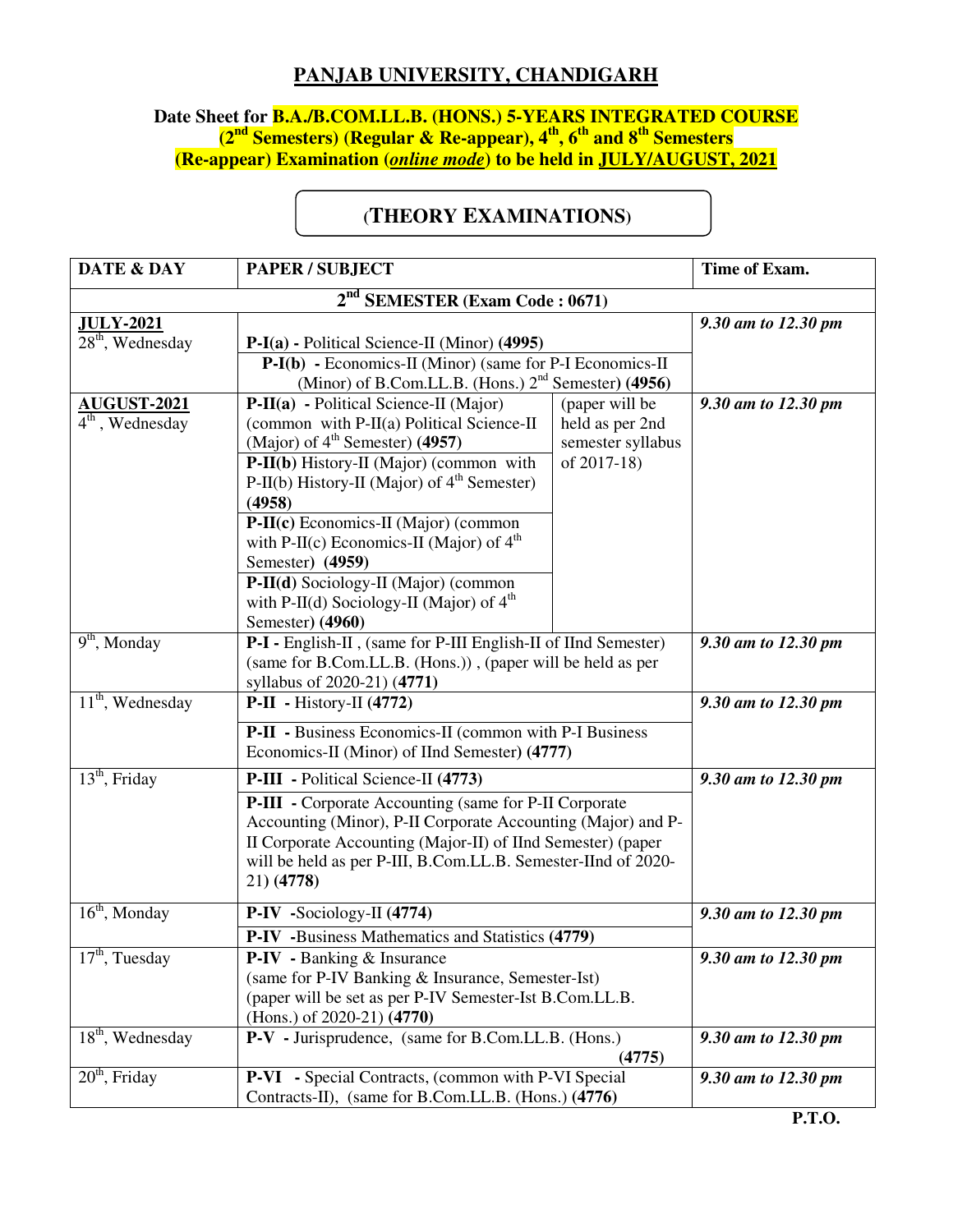| <b>AUGUST-2021</b>                              | <b>P-IV</b> - Legal Methods and Systems                                                                                                                                                                                                                                                                  |                                                                                        | 9.30 am to 12.30 pm |
|-------------------------------------------------|----------------------------------------------------------------------------------------------------------------------------------------------------------------------------------------------------------------------------------------------------------------------------------------------------------|----------------------------------------------------------------------------------------|---------------------|
| $23rd$ , Monday                                 | Paper will be held as per syllabus of 2017-18 session (4787)                                                                                                                                                                                                                                             |                                                                                        |                     |
| $26th$ , Thursday                               | P-II(a) History-II (Minor) (common<br>with $P-I(a)$ History-II (Minor) of Vth<br>Semester) (4953)<br>$P-II(b) - Sociology-II (Minor)$<br>(common with P-I(b) Sociology-II<br>(Minor) of Vth Semester) (4955)                                                                                             | (paper will be set as<br>per $P-I(a)$ and $P-I(a)$<br>I(b) Semester-Vth<br>of 2020-21) | 1.30 pm to 4.30pm   |
| September-2021                                  | P-IV - Socio Legal Research in Era of Information                                                                                                                                                                                                                                                        |                                                                                        | 9.30 am to 12.30 pm |
| 1 <sup>st</sup> Wednesday                       | Technology, (common with P-IV Socio Legal Research in Era<br>of Information Technology of Ist Semester), (same for<br>B.Com.LL.B. (Hons.)), (paper will be set as per Semester-Ist<br>of 2017-18) (4954)                                                                                                 |                                                                                        |                     |
|                                                 | <b>IVth Semester (Exam Code: 0673)</b>                                                                                                                                                                                                                                                                   |                                                                                        |                     |
| <u>JULY-2021</u><br>29 <sup>th</sup> , Thursday | P-I(a) - Political Science-I (Major)<br>(common with P-II(a) Political Science-I<br>(Major) of Ist Semester) (4947)                                                                                                                                                                                      | (paper will be held<br>as per $1st$ semester<br>syllabus of 2017-<br>18)               | 9.30 am to 12.30 pm |
|                                                 | $P-I(b)$ - History-I (Major) (common<br>with $P-II(b)$ History-I (Major) of Ist<br>Semester) (4948)                                                                                                                                                                                                      |                                                                                        |                     |
|                                                 | $P-I(c)$ - Economics-I (Major) (common<br>with $P-II(c)$ Economics-I (Major) of Ist<br>Semester) (4949)                                                                                                                                                                                                  |                                                                                        |                     |
|                                                 | $P-I(d)$ - Sociology-I (Major) (common<br>with $P-II(d)$ Sociology-I (Major) of Ist<br>Semester) (4950)                                                                                                                                                                                                  |                                                                                        |                     |
|                                                 | P-I(e) English-I (Major) (common with<br>P-II(e) English-I (Major) of $1st$<br>Semester) (4951)                                                                                                                                                                                                          |                                                                                        |                     |
|                                                 | <b>P-I</b> - Management Concepts & Practices (Major-I) (common                                                                                                                                                                                                                                           |                                                                                        |                     |
|                                                 | with P-II Management Concepts & Practices (Major) and P-II<br>Management Concepts & Practices (Major-IV) of IVth<br>semester)<br>(paper will be held as per $4th$ semester syllabus of 2018-19)<br>(5002)                                                                                                |                                                                                        |                     |
| $30th$ , Friday                                 | P-II(a) - Political Science-IV (Major)<br>(common with P-I(a) Political Science-<br>IV (Major) of VIth Semester) (4834)<br>$P-II(b) - History-IV (Major) (common)$<br>with P-I(b) History-IV (Major) of VIth<br>Semester) (4804)<br>$P-II(c)$ - Economics-IV (Major)<br>(common with P-I(c) Economics-IV | (paper will be set as<br>per 4 <sup>th</sup> Semester<br>Syllabus of 2018-<br>19)      | 9.30 am to 12.30 pm |
|                                                 | (Major) of VIth Semester) (4856)                                                                                                                                                                                                                                                                         |                                                                                        |                     |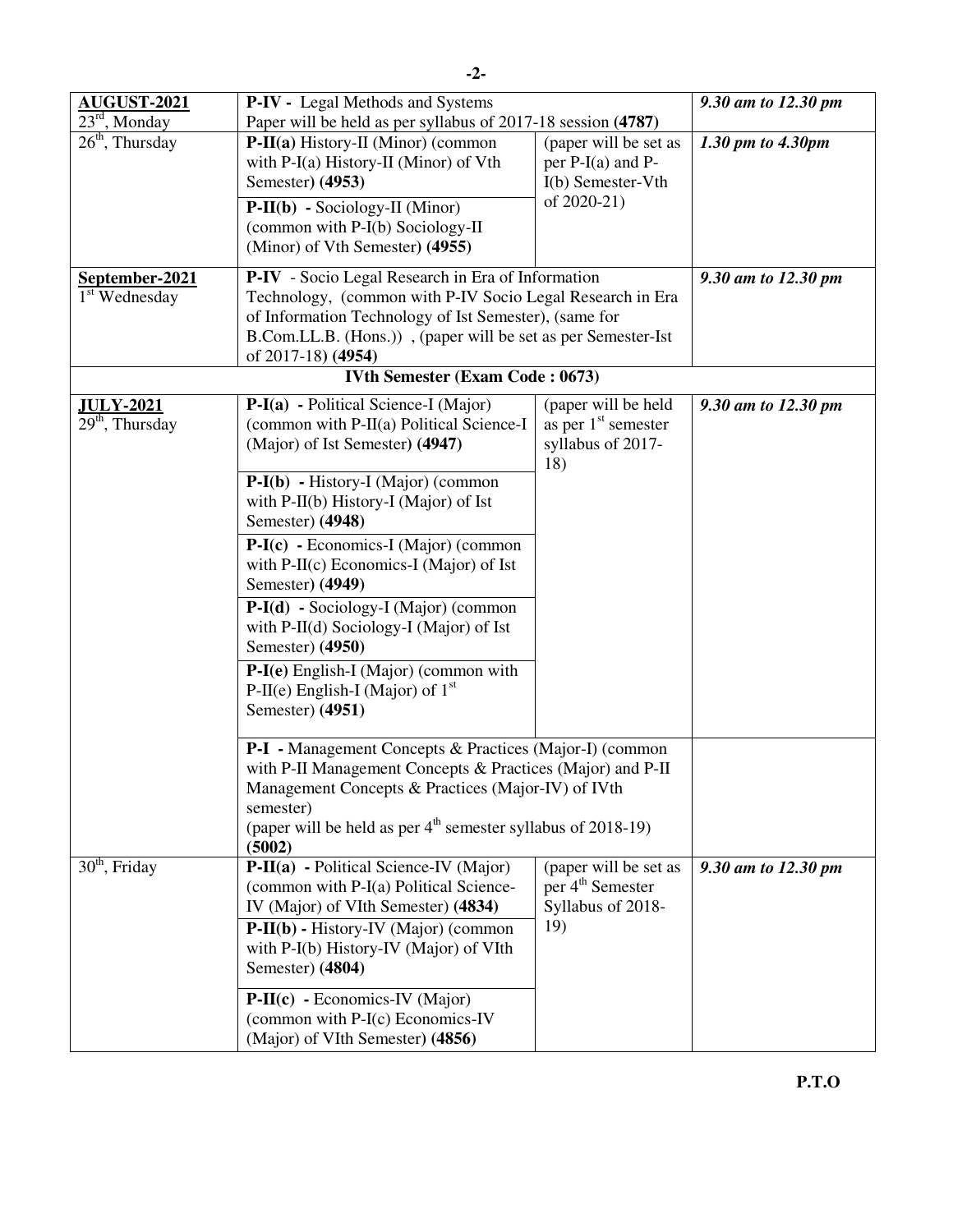| <b>JULY-2021</b><br>$30th$ , Friday            | P-II(d) Sociology-IV (Major) (common<br>with P-I(d) Sociology-IV (Major) of<br>VIth Semester) (4806)<br>$P-II(e) - English-IV (Major) (common)$<br>with P-I(e) English-IV (Major) of VIth<br>Semester) (4807)                                                                                                                                                                                                                                                                                                                                                                                                                                                                                                                                                  |                                                                                   | 9.30 am to 12.30 pm |
|------------------------------------------------|----------------------------------------------------------------------------------------------------------------------------------------------------------------------------------------------------------------------------------------------------------------------------------------------------------------------------------------------------------------------------------------------------------------------------------------------------------------------------------------------------------------------------------------------------------------------------------------------------------------------------------------------------------------------------------------------------------------------------------------------------------------|-----------------------------------------------------------------------------------|---------------------|
| <b>AUGUST-2021</b><br>$2nd$ , Monday           | $P-I(a) - History-I (Minor) (common)$<br>with $P-II(a) History-I (Minor) of Ist$<br>Semester) (5000)<br>$P-I(b)$ - Sociology-I (Minor) (common<br>with P-II(b) Sociology-I (Minor) of Ist<br>Semester) (4802)                                                                                                                                                                                                                                                                                                                                                                                                                                                                                                                                                  | (paper will be set as<br>per 4 <sup>th</sup> Semester<br>Syllabus of 2018-<br>19) | 1.30 pm to 4.30pm   |
| AUGUST-2021<br>$\overline{4^{th}}$ , Wednesday | P-II(a) - Political Science-II (Major)<br>(common with P-II(a) Political Science-<br>II (Major) of IInd Semester) (4957)<br>$P-II(b)$ History-II (Major) (common<br>with P-II(b) History-II (Major) of IInd<br>Semester) (4958)<br>P-II(c) Economics-II (Major) (common<br>with $P-II(c)$ Economics-II (Major) of<br>IInd Semester) (4959)<br>P-II(d) Sociology-II (Major) (common<br>with P-II(d) Sociology-II (Major) of<br>IInd Semester) (4960)<br>P-II(e) English-II (Major) (common<br>with P-II(e) English-II (Major) of IInd<br>Semester) (4961)<br>P-II Business Mathematics and Statistics (Major-II) (common<br>P-I Business Mathematics and Statistics (Minor) of IVth<br>Semester) (paper will be set as per 4 <sup>th</sup> Semester Syllabus of | (paper will be held<br>as per 2nd semester<br>syllabus of 2017-<br>18)            | 1.30 pm to 4.30pm   |
|                                                | 2018-19) (4952)<br>VIth Semester (Exam Code: 0675)                                                                                                                                                                                                                                                                                                                                                                                                                                                                                                                                                                                                                                                                                                             |                                                                                   |                     |
| <b>JULY-2021</b>                               | P-I(a) Political Science-IV (Major)                                                                                                                                                                                                                                                                                                                                                                                                                                                                                                                                                                                                                                                                                                                            | (paper will be set as                                                             | 9.30 am to 12.30 pm |
| $30th$ , Friday                                | (common with P-II(a) Political Science-<br>IV (Major) of IVth Semester) (4834)                                                                                                                                                                                                                                                                                                                                                                                                                                                                                                                                                                                                                                                                                 | per 4 <sup>th</sup> Semester<br>Syllabus of 2018-<br>19)                          |                     |
|                                                | $P-I(b)$ History-IV (Major) (common<br>with P-II(b) History-IV (Major) of IVth<br>Semester) (4804)<br>P-I(c) Economics-IV (Major) (common<br>with $P-II(c)$ Economics-IV (Major) of<br>IVth Semester) (4856)                                                                                                                                                                                                                                                                                                                                                                                                                                                                                                                                                   |                                                                                   |                     |
|                                                | P-I(d) Sociology-IV (Major) (common<br>with P-II(d) Sociology-IV (Major) of<br>IVth Semester) (4806)                                                                                                                                                                                                                                                                                                                                                                                                                                                                                                                                                                                                                                                           |                                                                                   |                     |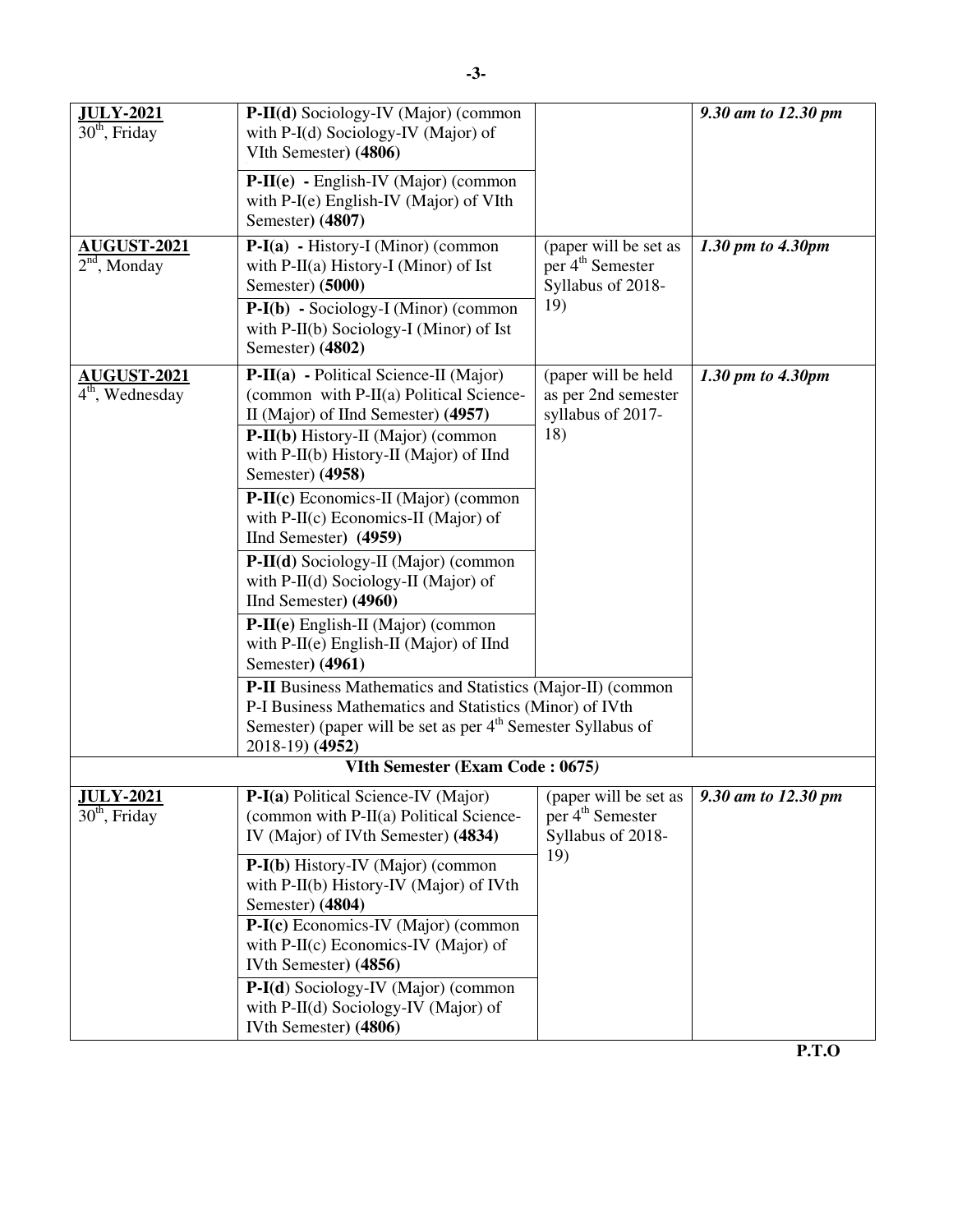| <b>JULY-2021</b>                        | P-I(e) English-IV (Major) (common                                                                                                                                                            |                                                                                  | 9.30 am to 12.30 pm |
|-----------------------------------------|----------------------------------------------------------------------------------------------------------------------------------------------------------------------------------------------|----------------------------------------------------------------------------------|---------------------|
| $30th$ , Friday                         | with $P-II(e)$ English-IV (Major) of IVth                                                                                                                                                    |                                                                                  |                     |
|                                         | Semester) (4807)                                                                                                                                                                             |                                                                                  |                     |
| AUGUST-2021<br>$2nd$ , Monday           | P-I Auditing and Indirect Tax (Minor) (common with P-I<br>Auditing and Indirect Tax (Major-VI) of VIIIth Semester)<br>(paper will be held as per 6th semester syllabus of 2019-20)<br>(4872) |                                                                                  | 9.30 am to 12.30 pm |
|                                         | P-II(a) Political Science-VI (Major)<br>(common with P-I(a) Political Science-VI<br>(Major) of VIIIth Semester) (4859)<br>P-II(b) History-VI (Major) (common                                 | (paper will be set<br>as per 6 <sup>th</sup> Semester<br>Syllabus of<br>2019-20) |                     |
|                                         | with P-I(b) History-VI (Major) of VIIIth<br>Semester)(4860)                                                                                                                                  |                                                                                  |                     |
| <b>AUGUST-2021</b><br>$2nd$ , Monday    | P-II(c) Economics-VI (Major) (common<br>with P-I(c) Economics-VI (Major) of<br>VIIIth Semester)(4861)                                                                                        |                                                                                  | 9.30 am to 12.30 pm |
|                                         | P-II(d) Sociology-VI (Major) (common<br>with P-I(d) Sociology-VI (Major) of<br>VIIIth Semester) (4862)                                                                                       |                                                                                  |                     |
|                                         | P-II(e) English-VI (Major) (common<br>with P-I(e) English-VI (Major) of VIIIth<br>Semester) (4863)                                                                                           |                                                                                  |                     |
| <b>AUGUST-2021</b><br>$4th$ , Wednesday | P-I(a) History-III (Minor) (common with<br>P-II(a) History-III (Minor) of IIIrd<br>Semester) (4966)                                                                                          | (paper will be set<br>as per 6 <sup>th</sup> Semester<br>Syllabus of 2019-       | 9.30 am to 12.30 pm |
|                                         | P-I(b) Sociology-III (Minor) (common<br>with P-II(b) Sociology-III (Minor) of<br>IIIrd Semester) (4967)                                                                                      | 20)                                                                              |                     |
| $\overline{5}^{\text{th}}$ , Thursday   | $P-II(a) Hindi-III (4969)$                                                                                                                                                                   | Same for B.Com.                                                                  | 1.30 pm to 4.30pm   |
|                                         | $P-II(b) Puniabi-III$ (4970)                                                                                                                                                                 | LLB. (Hons.) and                                                                 |                     |
|                                         | $P-II(c)$ French-III (4971)                                                                                                                                                                  | (common with P-<br>III(a) Hindi-III, P-                                          |                     |
|                                         |                                                                                                                                                                                              | III(b) Punjabi-III                                                               |                     |
|                                         |                                                                                                                                                                                              | and $P-III(c)$                                                                   |                     |
|                                         |                                                                                                                                                                                              | French-III of VIth                                                               |                     |
|                                         |                                                                                                                                                                                              | Semester)                                                                        |                     |
|                                         |                                                                                                                                                                                              | (paper will be set<br>as per 6 <sup>th</sup> Semester                            |                     |
|                                         |                                                                                                                                                                                              | Syllabus of 2019-<br>20)                                                         |                     |
| $12th$ , Thursday                       | P-V Professional Ethics & Professional Accounting System<br>(same for B.Com.LL.B. (Hons.)) (paper will be set as per P-III                                                                   |                                                                                  | 9.30 am to 12.30 pm |
| $24th$ , Tuesday                        | Semester-Xth of 2020-21) (5031)<br>(same for                                                                                                                                                 |                                                                                  | 1.30 pm to 4.30pm   |
|                                         | P-VI(a) Law Relating to Agriculture<br>(common with Law Agriculture) (4869)                                                                                                                  | B.Com.LL.B.                                                                      |                     |
|                                         | P-VI(b) Private International Law (4870)                                                                                                                                                     | (Hons.)                                                                          |                     |
|                                         |                                                                                                                                                                                              | (paper will be held                                                              |                     |
|                                         | P-VI(c) Land Laws and Rent Laws                                                                                                                                                              | as per 6th                                                                       |                     |
|                                         | (4871)                                                                                                                                                                                       | semester syllabus<br>of 2019-20)                                                 |                     |